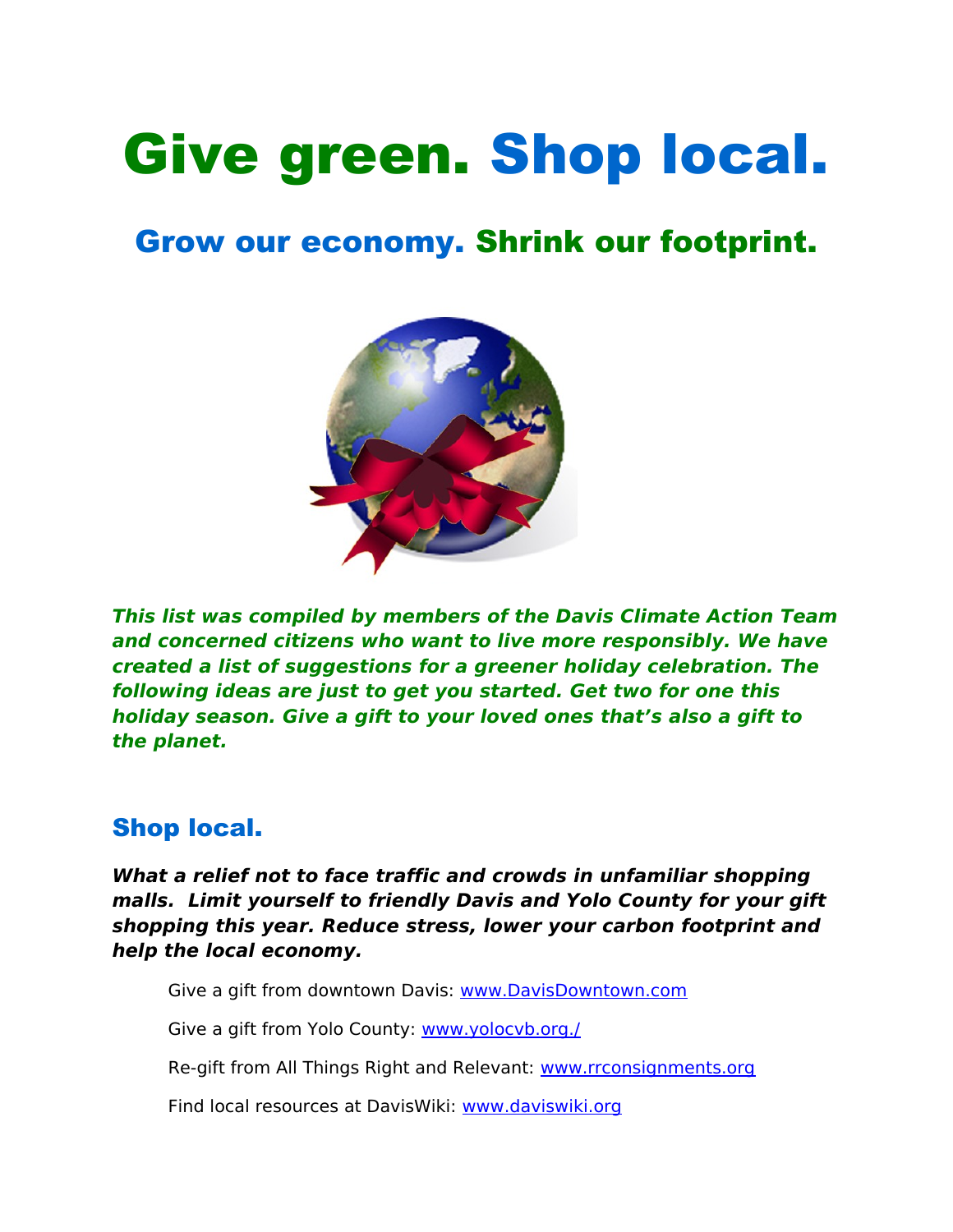Find local businesses at Davis Chamber of Commerce: <http://www.davischamber.com/>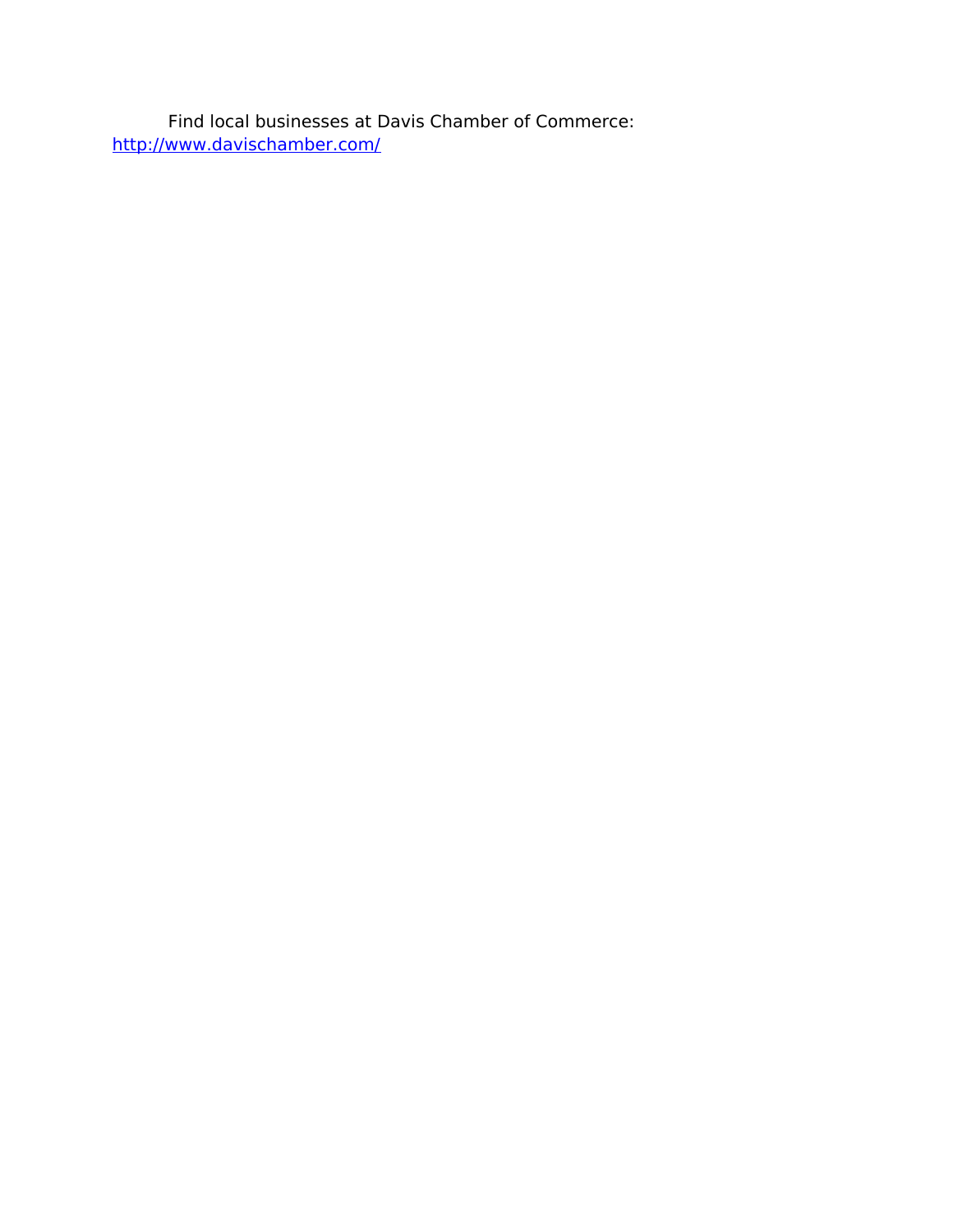## Give the gift of sustainable living.

**Many folks appreciate a practical gift that also helps Mother Earth. Why not go the next step—shop locally and buy products that save energy and promote healthy living?** 

#### **Energy Efficiency.**

Give the gift of a light bulb - compact fluorescent lights (with the potential energy savings of 75%)

Give a gift of LED holiday lights with timers (save up to 25% in electricity costs)

Give a gift of Smart' power strips (Reducing "phantom load" saves 10% or more of home electricity consumption)\

Give a torchiere light (can now be purchased with CFL bulbs)

Give a gift of occupancy sensors (sensor turns on light with motion and turns light off after set number of minutes)

[http://www.davisace.com](http://www.davisace.com/) ; [http://daviswiki.org/Hibbert\\_Lumber](http://daviswiki.org/Hibbert_Lumber)

Give a book on energy efficiency: [http://www.avidreaderbooks.com](http://www.avidreaderbooks.com/) ; <http://www.borders.com/>

Give an I-phone solar charger

Give a solar cooker<http://www.solarcookers.org/>

Give green cleaning products

Give a clothesline and clothes pins or a drying rack

Give the gift of a cooler home and save water by planting a tree, building a trellis, growing drought-tolerant plants, or installing awnings: <http://redwoodbarn.com/>

Give an electric, push or reel lawn mower: <http://www.jbspower.com/about.htm>

Give a gift of duct sealing or insulation

Give a gift of natural light with installation of a solar tubular skylight [\(http://www.solatube.com/;](http://www.solatube.com/)

[http://www.getsolarise.com/gallery1.htm?gclid=CLv--](http://www.getsolarise.com/gallery1.htm?gclid=CLv--dvZjZ4CFRQpawodEFbptg)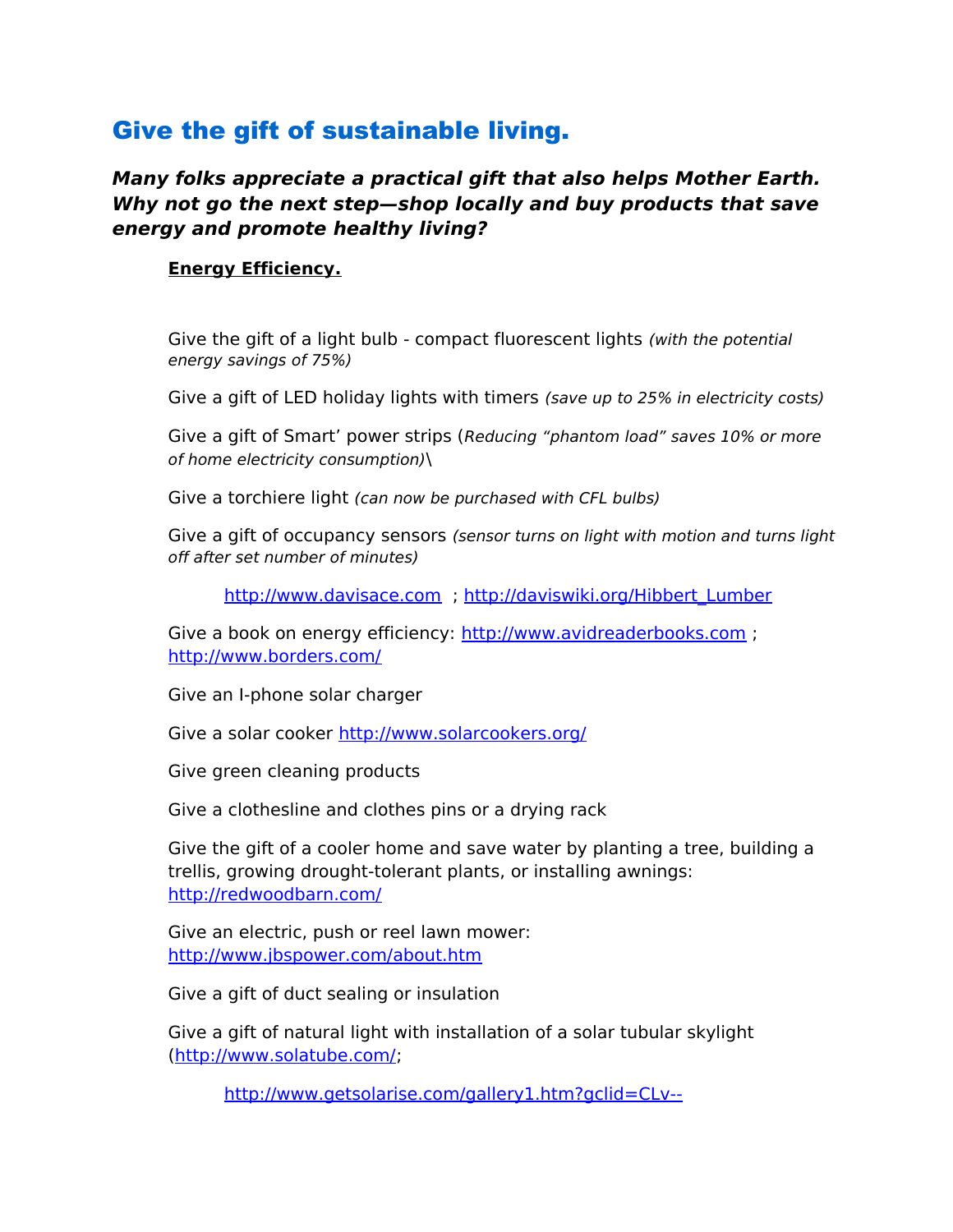[dvZjZ4CFRQpawodEFbptg;](http://www.getsolarise.com/gallery1.htm?gclid=CLv--dvZjZ4CFRQpawodEFbptg) [http://energy.sourceguides.com/businesses/byP/light/TubularSkylights/](http://energy.sourceguides.com/businesses/byP/light/TubularSkylights/byN/byNameN.shtml) [byN/byNameN.shtml;](http://energy.sourceguides.com/businesses/byP/light/TubularSkylights/byN/byNameN.shtml) <http://www.solutionsforlighting.com/certifications/california-pier/>

Give a gift of a composter, rain barrel or worm bin

Or if you want to give a bigger ticket item,: energy efficient water heaters, windows, solar thermal, solar photovoltaic, whole house fan, energy star appliances, computers and tvs (Check for rebates at www.pge.com/rebates/)

To get more ideas from the City of Davis/ Valley Climate Action Center 2009 Energy Efficiency Forum: experts from UC Davis, Davis Energy Group , Verve Solar and the City of Davis identify energy efficiency actions you can take at home.

[http://eec1.ucdavis.edu/news/Cooling%20the%20Earth%20-](http://eec1.ucdavis.edu/news/Cooling%20the%20Earth%20-%20Summary.pdf) [%20Summary.pdf](http://eec1.ucdavis.edu/news/Cooling%20the%20Earth%20-%20Summary.pdf)

#### **Transportation**

Give a gift of a bus pass Give a bicycle or bicycle equipment Give a bike tune up Give a gift of walking shoes Give bicycle panniers and shopping bags Give a membership to Zipcar

Or if you are looking for a bigger ticket item, give the gift of an all electric vehicle or hybrid vehicle

## Give locally grown and locally made products.

**You'll find fresh and unique gifts while you save time and fuel when you purchase from local vendors. Don't miss out on these special products. Add your own to the list below.**

Give a gift from a local seller at the Davis Farmer's Market: [www.davisfarmersmarket.org](http://www.davisfarmersmarket.org/)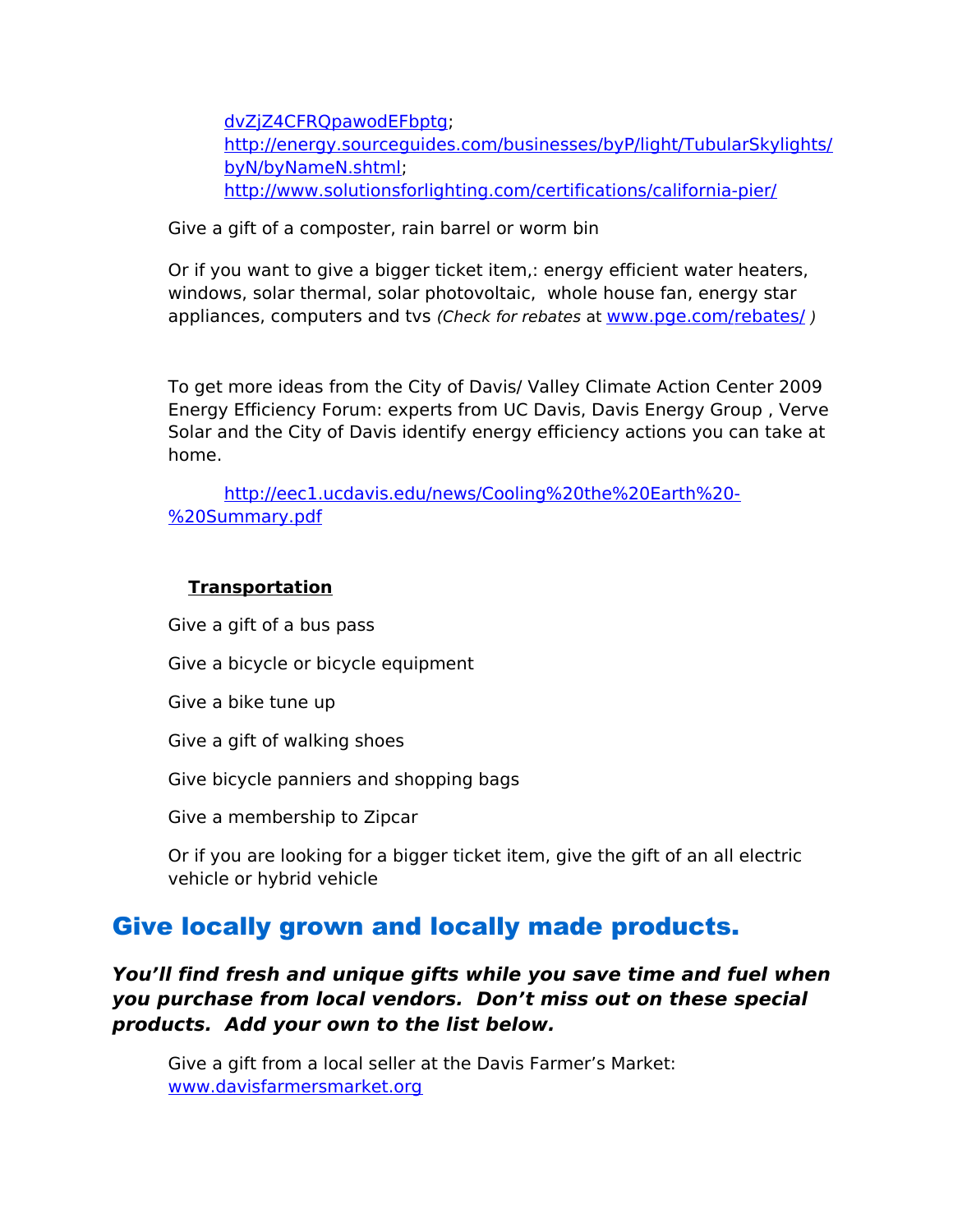Give a work of art from the Artery:<http://theartery.net/>

Give a subscription to Community Supported Agriculture:

[http://www.atasteofyolo.com/yolo-farms/yolo-countys-community](http://www.atasteofyolo.com/yolo-farms/yolo-countys-community-supported-agriculture-csa.html)[supported-agriculture-csa.html](http://www.atasteofyolo.com/yolo-farms/yolo-countys-community-supported-agriculture-csa.html)

Give olive oil or wine from Yolo Count[y: http://www.atasteofyolo.com/olive](file:///Local%20Settings/Temp/:%20http:/www.atasteofyolo.com/olive-oils/yolo-county-olive-oils.html)[oils/yolo-county-olive-oils.html](file:///Local%20Settings/Temp/:%20http:/www.atasteofyolo.com/olive-oils/yolo-county-olive-oils.html)

Give a membership to Slow Food Yolo:<http://www.slowfoodyolo.com/>

Give a gift from the Davis Art Center Holiday Sale: www.[davisartcenter](http://www.davisartcenter.org/).org/

## Give a local experience.

#### **We all get too busy with our lives, but the gifts below help us slow down and enjoy quality time together. The hardest part will be deciding which activity to give—this list is just the beginning of many local possibilities.**

Give a membership to a museum (see Hattie Weber museum or Explorit Science Center:

<http://www.explorit.org/join>)

Give the gift of a class (such as at the Davis Art Center: [www.davisartcenter.org/classes.html,](http://www.davisartcenter.org/classes.html) Experimental College: [http://asucd.ucdavis.edu/experimentalcollege,](http://asucd.ucdavis.edu/experimentalcollege) Yolo Master Gardener[s](file:///tmp/%20%20http://ceyolo.ucdavis.edu/) [http://ceyolo.ucdavis.edu/](file:///tmp/%20%20http://ceyolo.ucdavis.edu/)

Give a play at Davis Musical Theatre Company:<http://www.dmtc.org/>

Give the arts from UC Davis Theatre and Dance: [http://theatredance.ucdavis.edu](http://theatredance.ucdavis.edu/)

Give a concert from the UC Davis Music Department: <http://music.ucdavis.edu/events>

Give a performance from the Mondavi Center:<http://www.mondaviarts.org/>

Give a ticket to Acme Theatre Company:<http://www.acmetheatre.net/>

Give the gift of a movie ticket at a local theatre: [www.davisvarsity.net](http://www.davisvarsity.net/) ;

[http://www.fandango.com/95616\\_movietheatershowtimes?tid=aafzc](http://www.fandango.com/95616_movietheatershowtimes?tid=aafzc)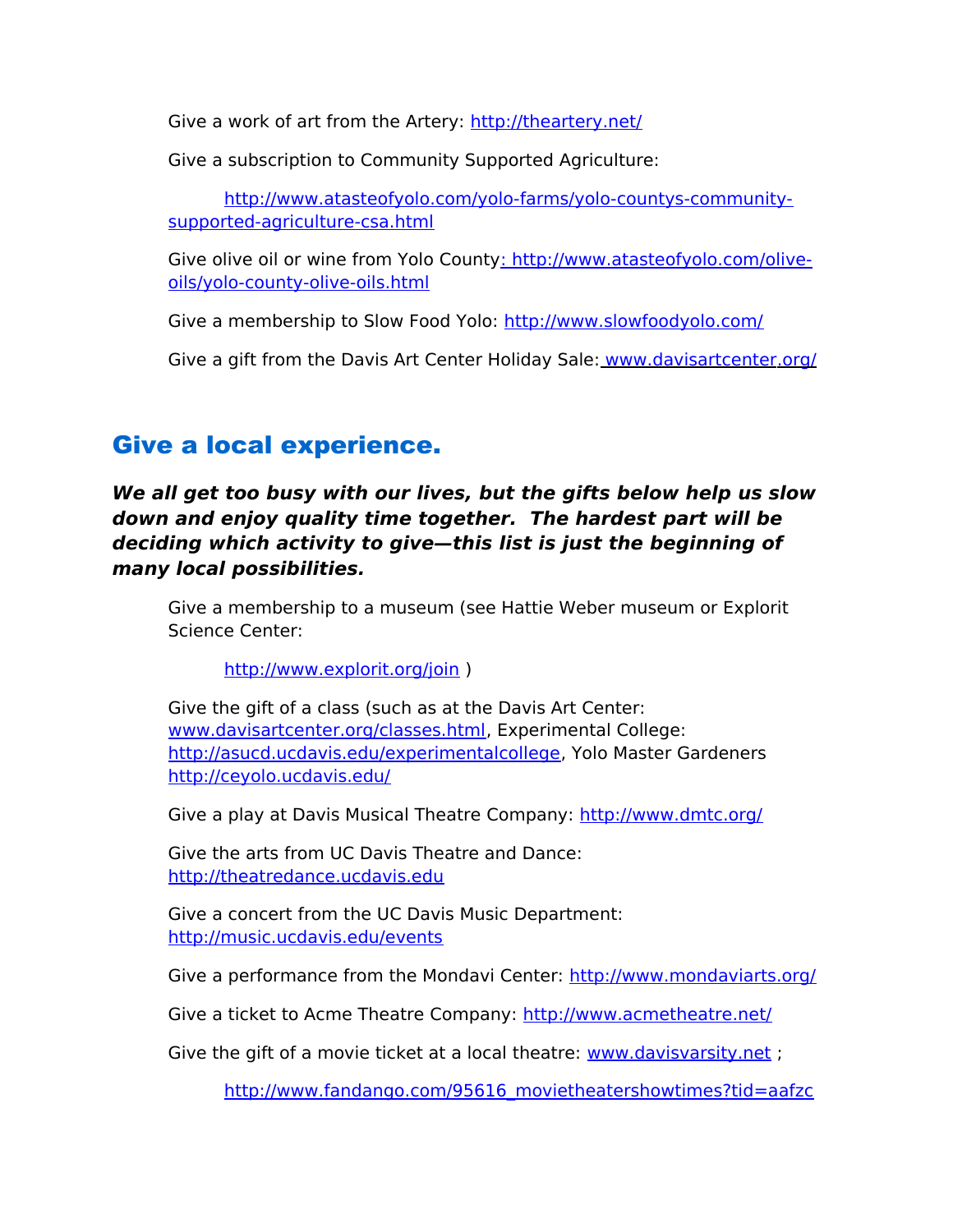Give an adventure at Outdoor Adventures: <http://campusrecreation.ucdavis.edu/cms/>

Give a class at the UC Davis Craft Center: <http://campusrecreation.ucdavis.edu/cms/>

Give a climb at Rocknasium:<http://www.rocknasium.com/>

Give a tee time at a local golf course: [www.davisgolfcourse.com](http://www.davisgolfcourse.com/) ; [www.wildhorsegolfclub.com](http://www.wildhorsegolfclub.com/)

Give a ticket to the Chamber Music Society of Sacramento - Davis concert series: [www.cmssacto.org](http://www.cmssacto.org/)

Give yoga, dance or fitness lessons

Give tickets to a romantic ballroom dance: [www.dancingtonight.com,](http://www.dancingtonight.com/)

Give a cooking class:<http://www.davisfood.coop/classes.html>

Give a spa, beauty treatment or message

Give a meal at a local restaurant: [www.DavisDowntown.com](http://www.DavisDowntown.com/) ; [www.yolocvb.org](http://www.yolocvb.org/) ; [www.daviswiki.org](http://www.daviswiki.org/) 

Give a Tuleyome or Stebbins outing: <http://yolohiker.org/>

Give a bird watching walk: [http://www.yoloaudubon.org/](http://www.yoloaudubon.org/%20)

Give a ticket to a film festival

Give a gift of a visit to a gallery or a museum

Give a gift of sports camps

#### Support a local non-profit. **Many folks don't want any more "things" to clutter their homes, so a gift that helps others is perfect. Match your gift to the interests of the recipient. This list provides a start.**

For a list of Yolo County non-profits, see:<http://web-iii.yolocounty.org:81/>

Give to a local treasure at the UC Davis Arboretum: [http://arboretum.ucdavis.edu/join\\_the\\_friends.aspx](http://arboretum.ucdavis.edu/join_the_friends.aspx)

Give to families in need at STEAC:<http://steac.org/>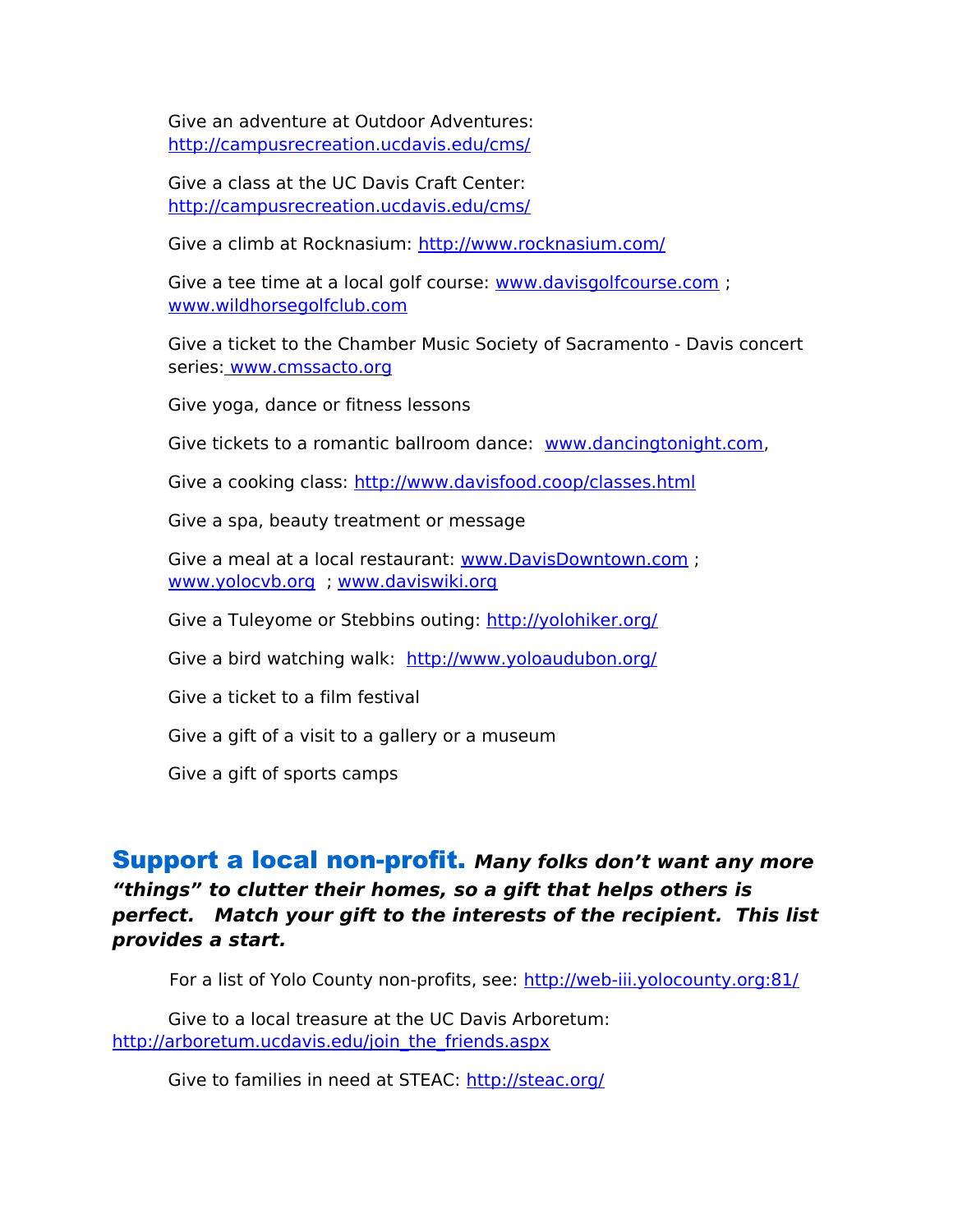Give to those in need at Yolo Food Bank: <http://www.foodbankyc.org/>

Give to global understanding at the International House: <http://www.internationalhousedavis.org/>

Give to the wildlife refuge at Yolo Basin Foundation: <http://www.yolobasin.org/>

Give to a healthy creek at the Putah Creek Council: <http://www.putahcreekcouncil.org/>

Give to protecting the wild heritage of Yolo County: [www.tuleyome.org/](http://www.tuleyome.org/)

Give a gift to Davis Schools: www.davis.k12.ut.us/district/foundation/

Give a gift to help women and children: [www.sadvc.org/](http://www.sadvc.org/)

Give a gift of health: www.communicarehc.org/

## Give a handmade or recycled gift.

#### **Nothing is more touching than something made especially for you by hand. Challenge yourself to use local and recycled materials in your crafts. There's no end to what you can create.**

Give a gift of a food basket

Give a gift of homemade food including mixes, bread, jams and meal coupons

Give a gift of dress up clothes from the thrift store

Give a gift of handmade jewelry

Give a gift of homemade craft items (candles, holiday cards, quilts, wreaths)

Give a gift of coupons (babysitting, gardening, making dinner)

Give a gift of a homemade book of memories, family history, or an original story

Give a gift of recorded bedtime stories

Give a gift of music

Give a gift from a thrift store